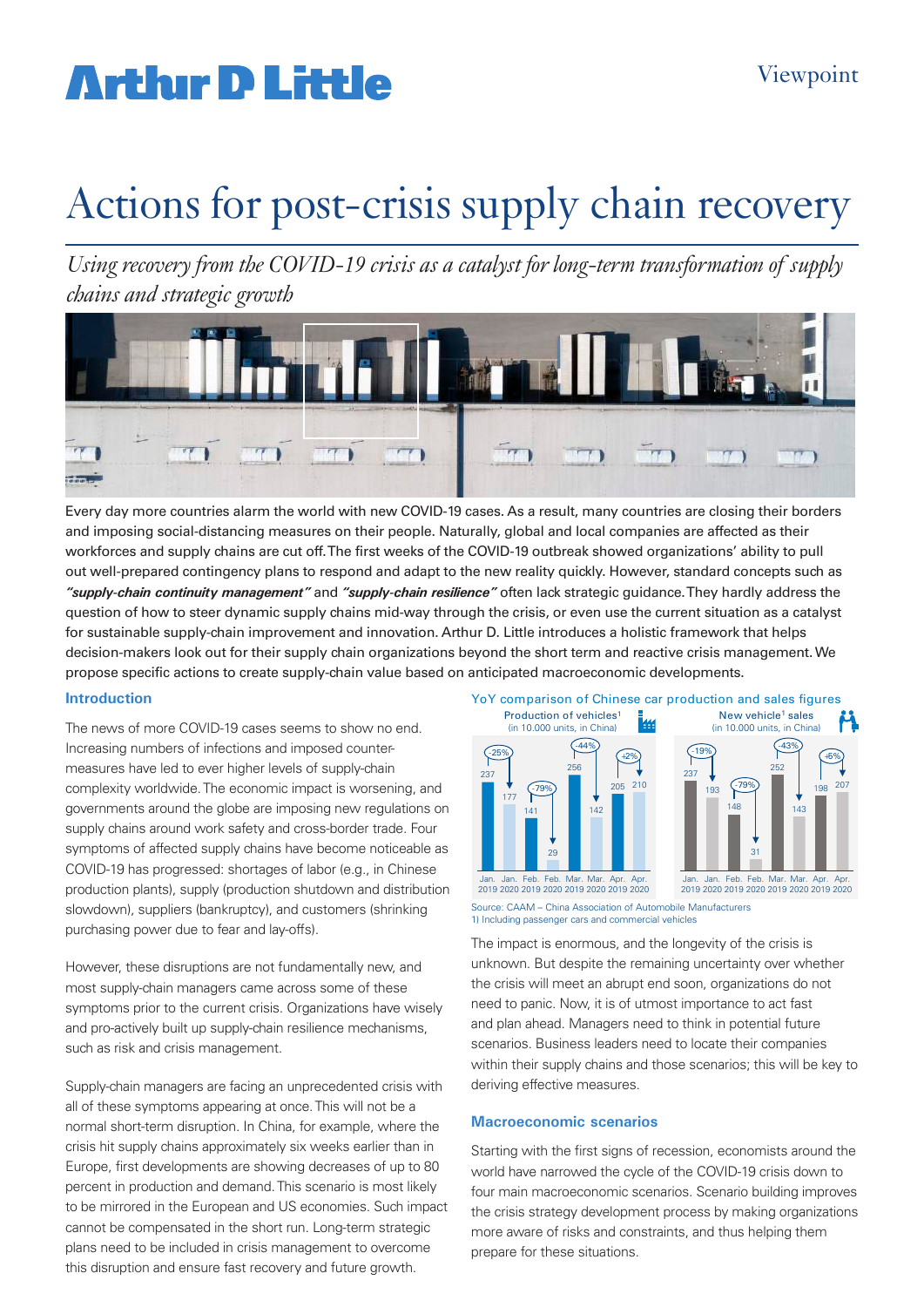### Viewpoint

## **Arthur D Little**

In the current crisis, all scenarios begin with the current situation of a steep economic fall. Due to health and safety measures such as social distancing, many companies experience steep drops in supply and demand. They either fail to procure, produce, or supply goods and services, or simply find that their customers start to consume less, as the figure below illustrates.

The main questions for supply chain managers involve how this falling curve will develop in the short-, medium-, and long run; what each scenario means to the individual supply chain; where an organization should be positioned and how it can effectively handle each stage of each scenario.

- Scenario 1: Steep fall fast recovery.
- Scenario 2: Steep fall short stabilization slow recovery.
- Scenario 3: Steep fall fast recovery fallback.
- Scenario 4: Steep fall long-term recession/depression.

#### Four key demand and supply trends of the crisis



Source: Arthur D. Little analysis

Within scenario 1, the collapse or removal of supplier and customer segments due to non-fulfillment during the crisis may lead to short-sighted reactions. These will not be able to cope with the sharp incline in demand after a sudden end to the crisis, and therefore delay a recovery significantly. Hence, strategic thinking must be the imperative.

Scenario 2 describes a short-term stabilization phase before demand and supply steadily increase back to normal. The phase might result from governmental subsidies stabilizing supply, production, and customer demand. However, a slow recovery is anticipated due to severe damages to supply, production, and purchase powers because of, for example, job losses or bankruptcies. The biggest risk for companies is to miss the optimum point of recovery due to lack of early adaptation and anticipation. The supply chain will become more competitive if a company manages to enter the recovery phase ahead of the market trend curve growing again.

Scenario 3 describes a relapse after the first crisis cycle and a (short) period of recovery. A possible comeback of the COVID-19 crisis leads to another steep fall in demand and supply after the recovery. As the first decline will lead to a severe reduction in free cash, supply chains need to generate more value during the

Scenario 4 represents the worst case. If supply chains just wait for the recovery, they will bleed and be left defenseless for the collapse. Because the crisis will run into a long-term recession/ depression, more and more parts of the supply chain will fail. It is up to the whole supply chain to initiate preventative measures in order to fight the trend of the macroeconomic fall.

As a result of supply and demand failure in all scenarios, we anticipate several long-term effects that supply chain actors must consider while fighting off today's challenges. Four key trends will need to be given strategic consideration regardless of the scenario:

- Strict audits of cross-border supply and distribution processes due to cross-border restriction and control.
- $\blacksquare$  Narrowed markets with focus on national and regional markets, bundled critical infrastructure and capabilities.
- $\blacksquare$  A shift from single sourcing to multi-sourcing strategies.
- Consolidation of supply chains: an increase in supplier integration and M&A activities.



**What has been the impact on your supply chain this far?** 

The **Augmented Decision Support tool** is able to assess the spread of the virus based on publicly available live data.

With the indication of increasing risks per region, the tool will tell you which market is at risk. Drastic changes in supply and demand will identify strategic measures for procurement and supply chains. Create your own dashboard with individual priorities and customized graphs.

#### **The applied 5F Supply Chain War Room**

The key questions for crisis management should not only consider the time of the crisis and how to adapt to, or recover from, this situation. The anticipation of a crisis's end, combined with a fast action strategy, is the key competitive advantage for a company to come out even stronger than before.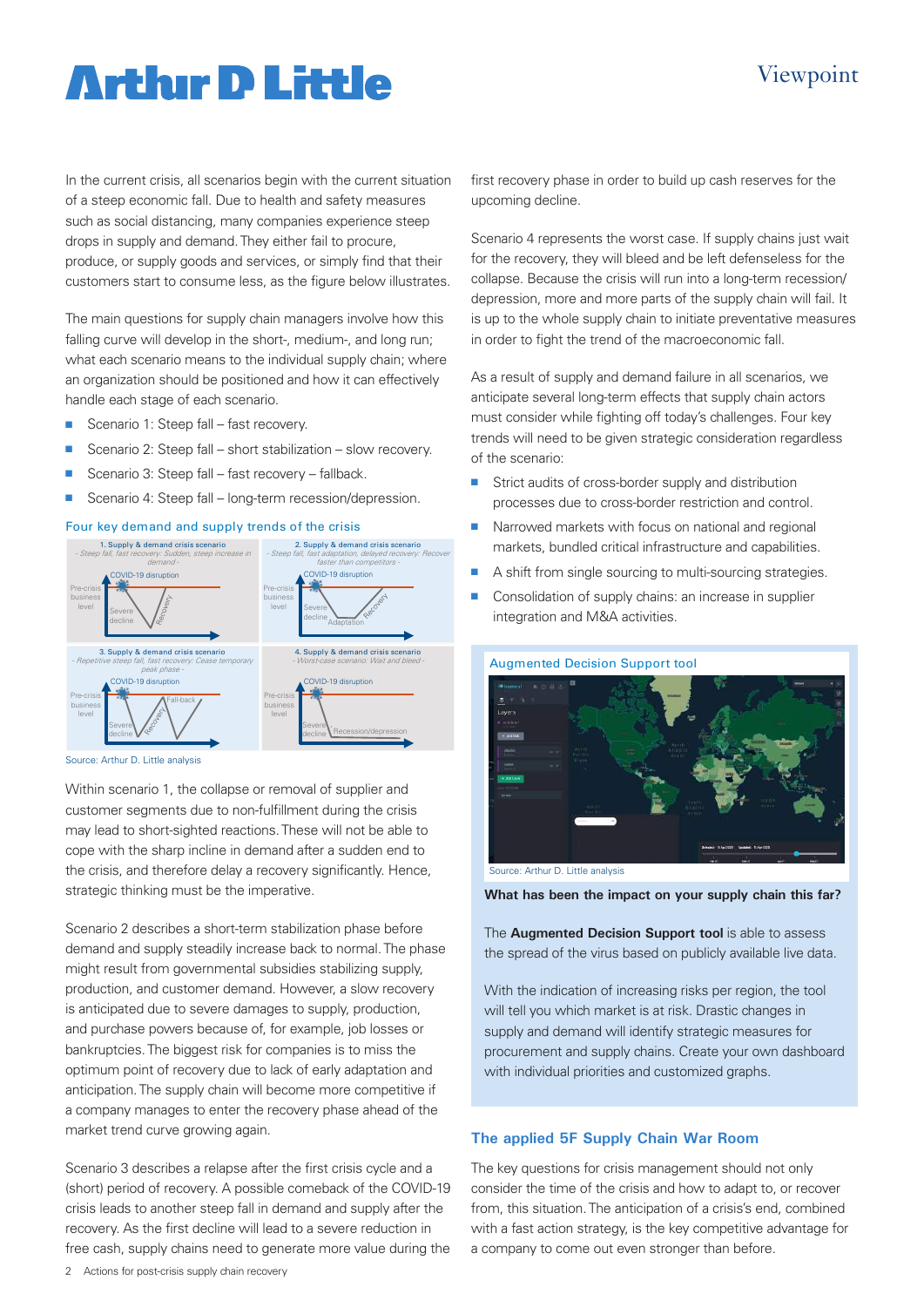## **Arthur D Little**

In addition to operational reactiveness, Arthur D. Little's 5F Supply Chain War Room model focuses on strategic (re)actions. If organizations follow course in five dimensions, supply chains will be able to cope with urgent impact and grow strategically.

- **Free Cash** is a key enabling requirement to survive, act and invest in all of the subsequent three stages. Several measures help to maintain or free up cash, e.g., collecting and reducing accounts receivable or extending accounts payable.
- **E** Supply Chain Adaptation requires a flexible supply chain and level-headed, bold strategic decisions to serve the right customer segments and remaining demands. It is to evaluate which parts of the supply chain can be adjusted quickly to reach a new optimum and meet the crisis conditions fast.
- **For a Supply Chain Recovery** to pre-crisis business levels, we recommend keeping turnback efforts to a minimum and having a global economic and political monitoring system in place that identifies the right timing for a fast increase back to maximum utilization of profitable parts of your supply chain.
- **n** In order to lay the foundations for **Supply Chain Future Growth**, we recommend including growth initiatives in strategic crisis management. Some companies manage to make a virtue of the adaptation phase by transforming ad hoc measures and emergency processes into standard operations. However, fast future growth can also benefit from market monitoring. By observing market dynamics before and during the crisis, companies can exploit emerging opportunities for profitable diversification, new partnerships, or inorganic growth along their supply chains or among competitors. In order to control and stabilize one's supply chain, we recommend looking out for vertical integration of suppliers and distributors, new partnerships, or even M&A activities.

**n** Supply Chain Organization and Communication are the ability to steer a supply chain towards future solutions. A centrally governed crisis culture will build trust during all phases of the crisis and lay the foundation for future decision making.

#### **5F action recommendations for each scenario**

The two enabling elements of Free Cash and Forward Organization and Communication form the backbone of the 5F Supply Chain War Room model. In addition to scenario allocation, these two elements apply to all three phases of the crisis model.

In contrast to the recovery and growth phase, Supply Chain Adaptation includes several recommended actions that embrace all scenarios. Because we would experience a rapid decline in demand and supply in all scenarios, adaptive measures can be streamlined to initiate a turning point. We recommend taking several initiatives early to escape the macroeconomic drop before competitors do. As the overall demand will initially drop, we suggest concentrating on products and customer segments where demand remains or where new demands are developing. We suggest that companies adjust production footprints and supplier networks. Due to the uncertain future of the crisis, various measures for long-term downtime need not be examined and prepared.

Once the organization has adapted to the situation, it seems easier to recover from the crisis. In the first scenario, it is crucial to restore utilization of suppliers, production lines, and distributors to pre-crisis level as fast as possible. In the second scenario, we recommend working closely with suppliers to prepare and ramp up production rapidly, e.g., via strategic interactions and adjusted contracts with short-term discounts.

#### 5F scenario mapping